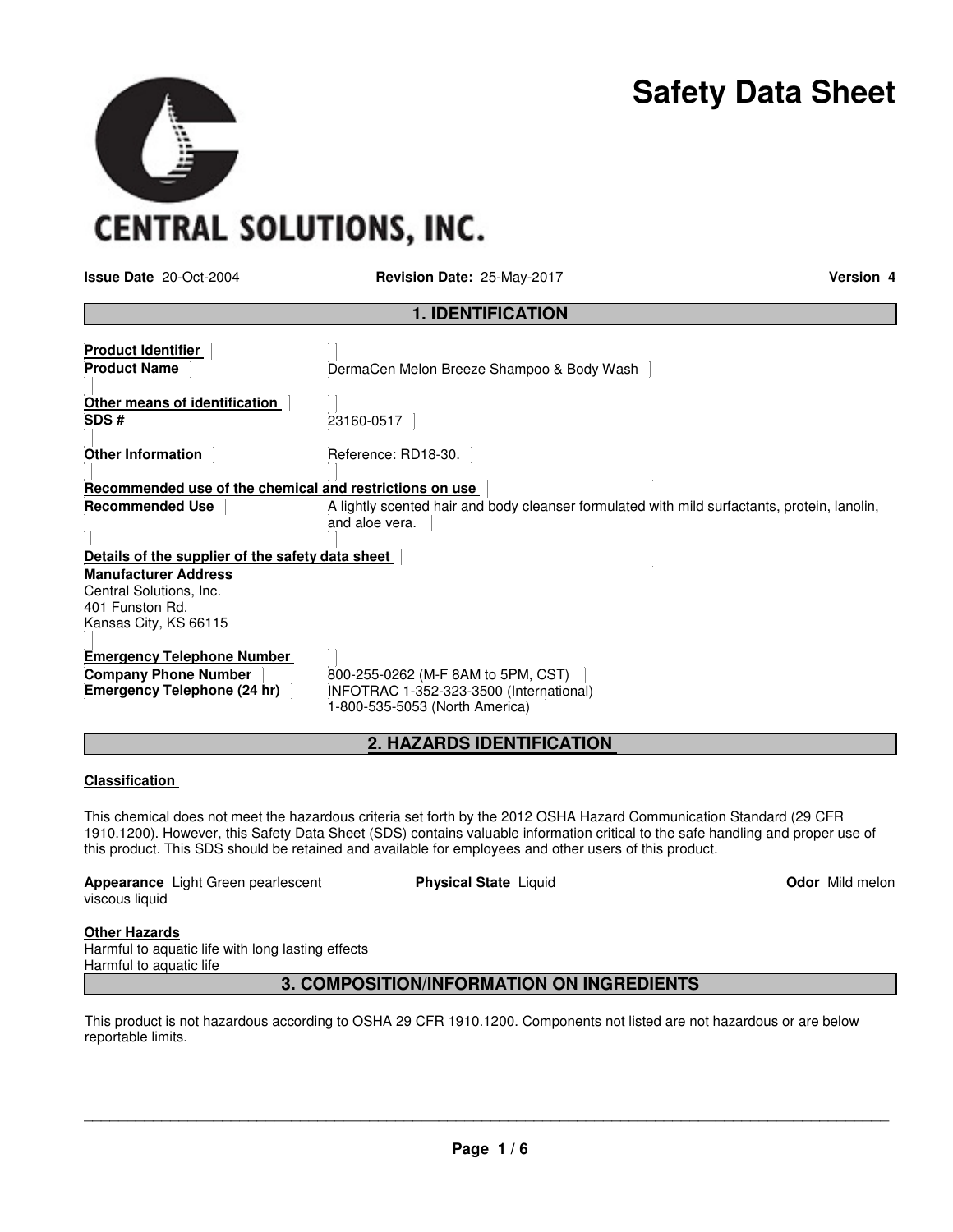# \_\_\_\_\_\_\_\_\_\_\_\_\_\_\_\_\_\_\_\_\_\_\_\_\_\_\_\_\_\_\_\_\_\_\_\_\_\_\_\_\_\_\_\_\_\_\_\_\_\_\_\_\_\_\_\_\_\_\_\_\_\_\_\_\_\_\_\_\_\_\_\_\_\_\_\_\_\_\_\_\_\_\_\_\_\_\_\_\_\_\_\_\_ **4. FIRST-AID MEASURES**

#### **First Aid Measures**

| <b>Eye Contact</b>                                                         | Rinse immediately with plenty of water, also under the evelids, for at least 15 minutes.          |  |  |
|----------------------------------------------------------------------------|---------------------------------------------------------------------------------------------------|--|--|
| <b>Skin Contact</b>                                                        | If skin irritation develops, wash product off with water.                                         |  |  |
| <b>Inhalation</b>                                                          | Remove to fresh air.                                                                              |  |  |
| Ingestion                                                                  | Dilute by giving a large amount of water. Allow vomiting to occur, then get medical<br>attention. |  |  |
| Most important symptoms and effects                                        |                                                                                                   |  |  |
| <b>Symptoms</b>                                                            | May cause mild eye irritation. May cause gastrointestinal disturbance.                            |  |  |
| Indication of any immediate medical attention and special treatment needed |                                                                                                   |  |  |

**Notes to Physician Treat symptomatically.** 

# **5. FIRE-FIGHTING MEASURES**

#### **Suitable Extinguishing Media**

Use extinguishing measures that are appropriate to local circumstances and the surrounding environment.

**Unsuitable Extinguishing Media** Not determined.

#### **Specific Hazards Arising from the Chemical**

Non-flammable.

#### **Protective equipment and precautions for firefighters**

As in any fire, wear self-contained breathing apparatus pressure-demand, MSHA/NIOSH (approved or equivalent) and full protective gear.

# **6. ACCIDENTAL RELEASE MEASURES**

#### **Personal precautions, protective equipment and emergency procedures**

**Personal Precautions Use personal protective equipment as required.** 

#### **Methods and material for containment and cleaning up**

**Methods for Containment** Prevent further leakage or spillage if safe to do so.

**Methods for Clean-Up** Small spills (less than 1 gallon) may be washed down a drain with lots of water or cleaned up and disposed of into a sanitary sewer system. Large spills (more than 1 gallon) should be contained and collected (by absorption [sand, clay, or other absorbent material] or vacuuming) then disposed of properly.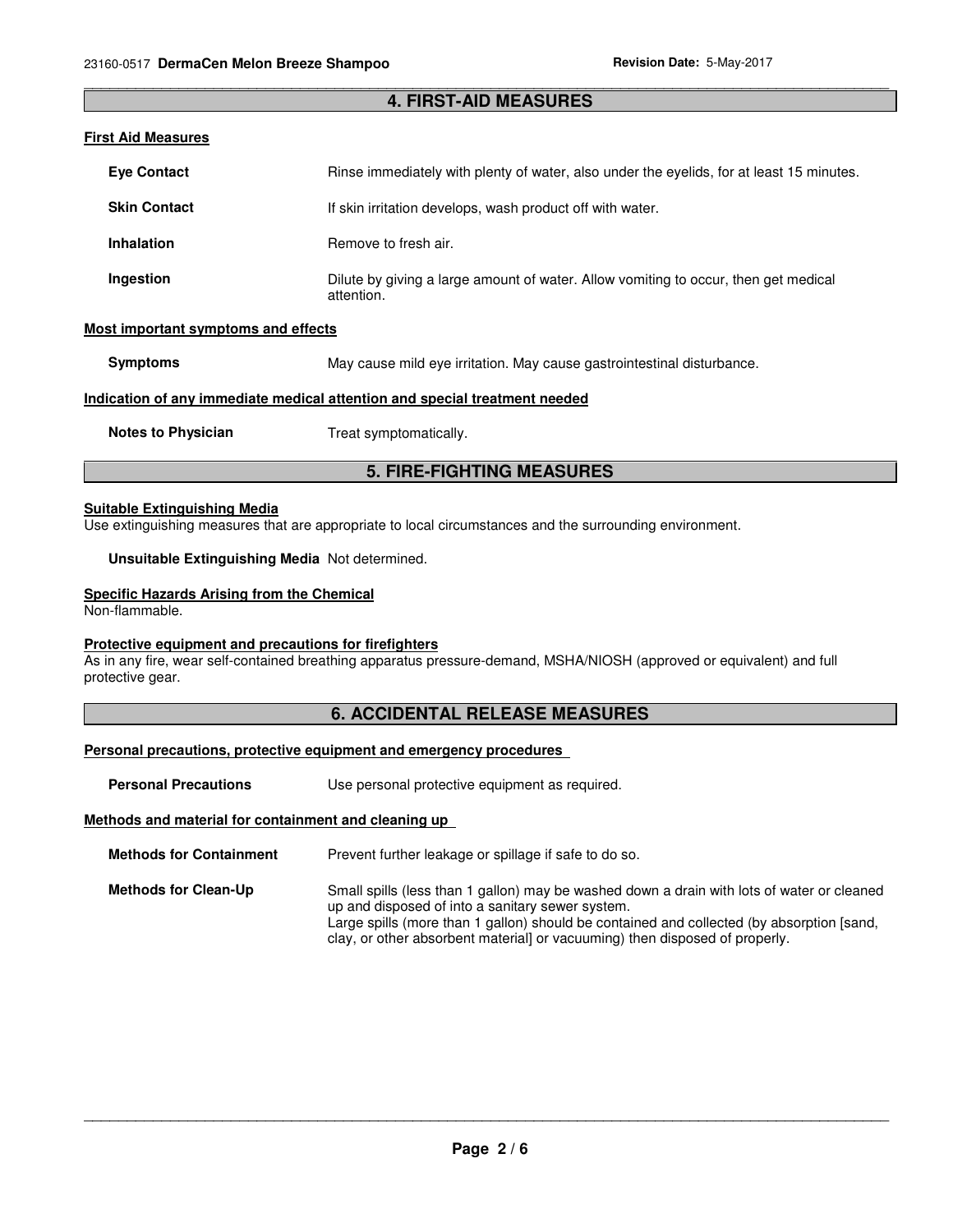| <b>7. HANDLING AND STORAGE</b>                                           |                                                                                                                                                                                |  |  |  |
|--------------------------------------------------------------------------|--------------------------------------------------------------------------------------------------------------------------------------------------------------------------------|--|--|--|
| <b>Precautions for safe handling</b>                                     |                                                                                                                                                                                |  |  |  |
| <b>Advice on Safe Handling</b>                                           | Handle in accordance with good industrial hygiene and safety practice.                                                                                                         |  |  |  |
| Conditions for safe storage, including any incompatibilities             |                                                                                                                                                                                |  |  |  |
| <b>Storage Conditions</b>                                                | Keep containers tightly closed in a dry, cool and well-ventilated place. Do not contaminate<br>food or feed stuffs. Do not reuse container. Keep out of the reach of children. |  |  |  |
| <b>Incompatible Materials</b>                                            | None known.                                                                                                                                                                    |  |  |  |
| <b>8. EXPOSURE CONTROLS/PERSONAL PROTECTION</b>                          |                                                                                                                                                                                |  |  |  |
| <b>Exposure Guidelines</b><br>No exposure limits noted for ingredient(s) |                                                                                                                                                                                |  |  |  |
| <b>Appropriate engineering controls</b>                                  |                                                                                                                                                                                |  |  |  |
| <b>Engineering Controls</b>                                              | None under normal use conditions.                                                                                                                                              |  |  |  |
| Individual protection measures, such as personal protective equipment    |                                                                                                                                                                                |  |  |  |
| <b>Eye/Face Protection</b>                                               | Avoid contact with eyes.                                                                                                                                                       |  |  |  |
| <b>Skin and Body Protection</b>                                          | No special technical protective measures are necessary.                                                                                                                        |  |  |  |
| <b>Respiratory Protection</b>                                            | No protective equipment is needed under normal use conditions.                                                                                                                 |  |  |  |
|                                                                          |                                                                                                                                                                                |  |  |  |

\_\_\_\_\_\_\_\_\_\_\_\_\_\_\_\_\_\_\_\_\_\_\_\_\_\_\_\_\_\_\_\_\_\_\_\_\_\_\_\_\_\_\_\_\_\_\_\_\_\_\_\_\_\_\_\_\_\_\_\_\_\_\_\_\_\_\_\_\_\_\_\_\_\_\_\_\_\_\_\_\_\_\_\_\_\_\_\_\_\_\_\_\_

**General Hygiene Considerations** Do not get in eyes. Keep away from food and drink.

| <b>9. PHYSICAL AND CHEMICAL PROPERTIES</b>            |                                        |                       |                |  |  |
|-------------------------------------------------------|----------------------------------------|-----------------------|----------------|--|--|
| Information on basic physical and chemical properties |                                        |                       |                |  |  |
| <b>Physical State</b>                                 | Liguid                                 |                       |                |  |  |
| Appearance                                            | Light green pearlescent viscous liquid | Mild melon            |                |  |  |
| Color                                                 | Light green                            | <b>Odor Threshold</b> | Not determined |  |  |
| <b>Property</b>                                       | Values                                 | Remarks • Method      |                |  |  |
| pH                                                    | 5.00-7.00 (ready to use)               |                       |                |  |  |
| <b>Melting Point/Freezing Point</b>                   | Not established                        |                       |                |  |  |
| <b>Boiling Point/Boiling Range</b>                    | 100 °C / 212 °F                        |                       |                |  |  |
| <b>Flash Point</b>                                    | Not flammable                          |                       |                |  |  |
| <b>Evaporation Rate</b>                               | Not established                        |                       |                |  |  |
| <b>Flammability (Solid, Gas)</b>                      | $n/a$ -liquid                          |                       |                |  |  |
| <b>Upper Flammability Limits</b>                      | Not applicable                         |                       |                |  |  |
| <b>Lower Flammability Limit</b>                       | Not applicable                         |                       |                |  |  |
| <b>Vapor Pressure</b>                                 | Not established                        |                       |                |  |  |
| <b>Vapor Density</b>                                  | Not established                        |                       |                |  |  |
| <b>Specific Gravity</b>                               | $1.009 - 1.049$                        |                       |                |  |  |
| <b>Water Solubility</b>                               | Completely soluble                     |                       |                |  |  |
| Solubility in other solvents                          | Not determined                         |                       |                |  |  |
| <b>Partition Coefficient</b>                          | Not determined                         |                       |                |  |  |
| <b>Autoignition Temperature</b>                       | Not determined                         |                       |                |  |  |
| <b>Decomposition Temperature</b>                      | Not determined                         |                       |                |  |  |
| <b>Kinematic Viscosity</b>                            | Not determined                         |                       |                |  |  |
| <b>Dynamic Viscosity</b>                              | 3000-6000 cps                          |                       |                |  |  |
| <b>Explosive Properties</b>                           | Not determined                         |                       |                |  |  |
| <b>Oxidizing Properties</b>                           | Not determined                         |                       |                |  |  |
| <b>Density</b>                                        | 8.41-8.75 lb/gal                       |                       |                |  |  |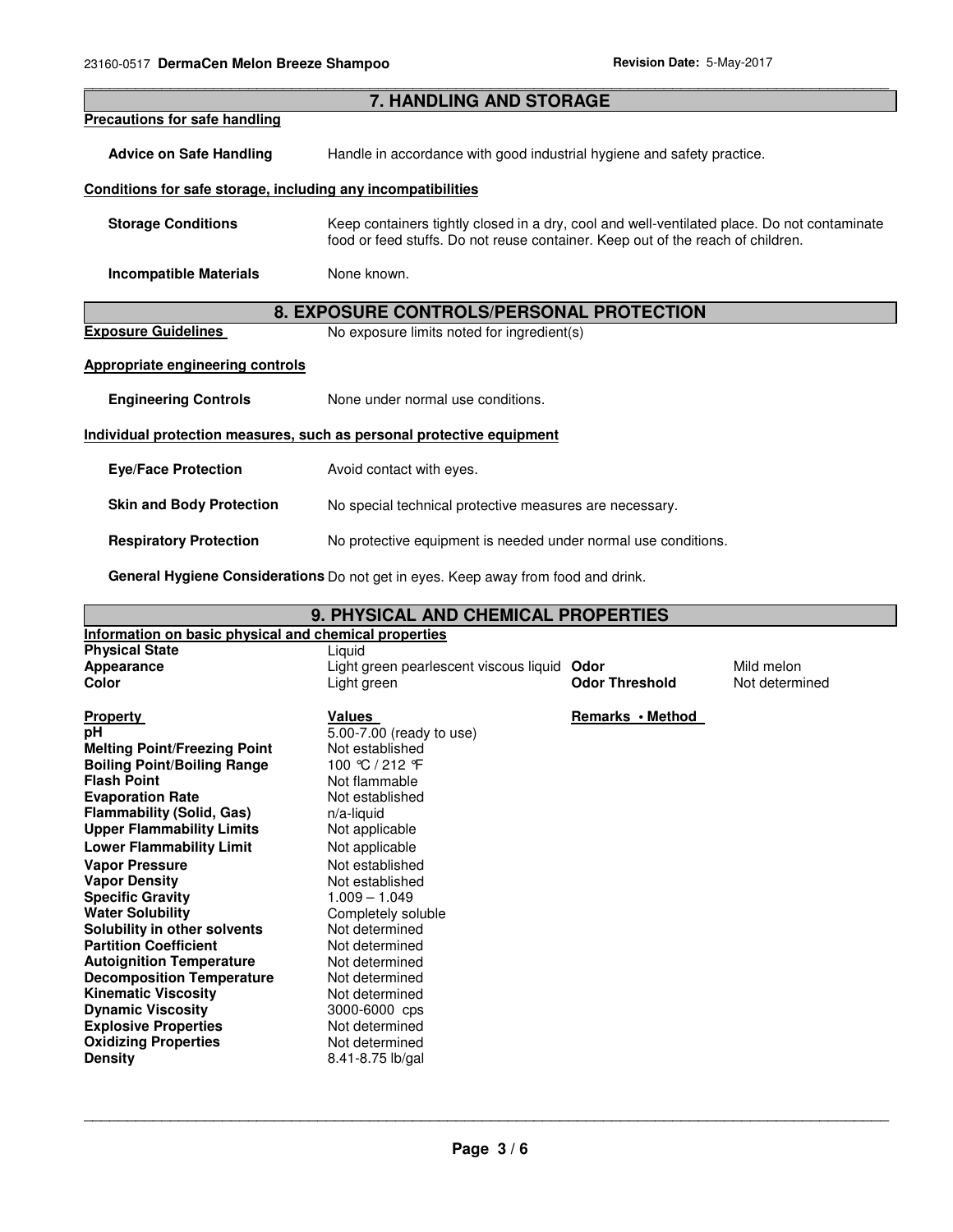# \_\_\_\_\_\_\_\_\_\_\_\_\_\_\_\_\_\_\_\_\_\_\_\_\_\_\_\_\_\_\_\_\_\_\_\_\_\_\_\_\_\_\_\_\_\_\_\_\_\_\_\_\_\_\_\_\_\_\_\_\_\_\_\_\_\_\_\_\_\_\_\_\_\_\_\_\_\_\_\_\_\_\_\_\_\_\_\_\_\_\_\_\_ **10. STABILITY AND REACTIVITY**

#### **Reactivity**

Not reactive under normal conditions.

#### **Chemical Stability**

Stable under recommended storage conditions.

#### **Possibility of Hazardous Reactions**

None under normal processing.

**Hazardous Polymerization** Hazardous polymerization does not occur.

# **Conditions to Avoid**

Keep out of reach of children.

# **Incompatible Materials**

None known.

#### **Hazardous Decomposition Products**

None known.

# **11. TOXICOLOGICAL INFORMATION**

# **Information on likely routes of exposure**

| <b>Product Information</b> |                                                                                                       |
|----------------------------|-------------------------------------------------------------------------------------------------------|
| <b>Eve Contact</b>         | Avoid contact with eyes.                                                                              |
| <b>Skin Contact</b>        | Not expected to be a skin irritant during prescribed use.                                             |
| <b>Inhalation</b>          | Under normal conditions of intended use, this material is not expected to be an inhalation<br>hazard. |
| Ingestion                  | Do not taste or swallow.                                                                              |

# **Component Information**

| <b>Chemical Name</b>   | Oral LD50           | <b>Dermal LD50</b> | <b>Inhalation LC50</b> |
|------------------------|---------------------|--------------------|------------------------|
| Cocamidopropyl betaine | Rat<br>= 4900 mg/kg |                    |                        |
| 61789-40-0             |                     |                    |                        |

# **Information on physical, chemical and toxicological effects**

**Symptoms** Please see section 4 of this SDS for symptoms.

# **Delayed and immediate effects as well as chronic effects from short and long-term exposure**

**Carcinogenicity** This product does not contain any carcinogens or potential carcinogens as listed by OSHA, IARC or NTP.

# **Numerical measures of toxicity**

Not determined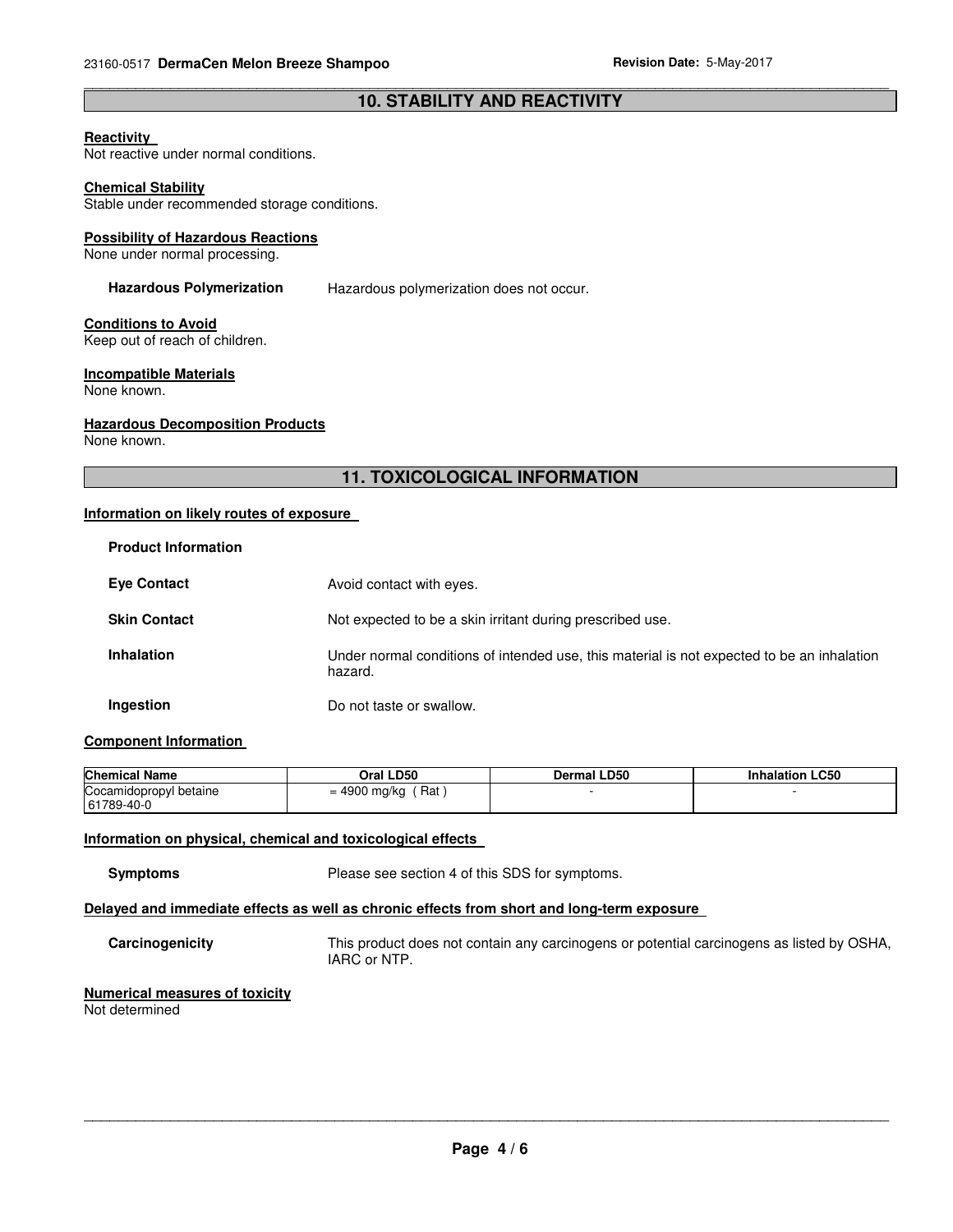# \_\_\_\_\_\_\_\_\_\_\_\_\_\_\_\_\_\_\_\_\_\_\_\_\_\_\_\_\_\_\_\_\_\_\_\_\_\_\_\_\_\_\_\_\_\_\_\_\_\_\_\_\_\_\_\_\_\_\_\_\_\_\_\_\_\_\_\_\_\_\_\_\_\_\_\_\_\_\_\_\_\_\_\_\_\_\_\_\_\_\_\_\_ **12. ECOLOGICAL INFORMATION**

# **Ecotoxicity**

Harmful to aquatic life. Harmful to aquatic life with long lasting effects.

| <b>Chemical Name</b>   | Algae/aguatic plants                                                                    | Fish                                                                  | <b>Toxicity to</b><br>microorganisms | <b>Crustacea</b>        |
|------------------------|-----------------------------------------------------------------------------------------|-----------------------------------------------------------------------|--------------------------------------|-------------------------|
| Cocamidopropyl betaine | 1.0 - 10.0: 72 h                                                                        | $1.0 - 10.0$ : 96 h Brachydanio                                       |                                      | 6.5: 48 h Daphnia magna |
| 61789-40-0             | Desmodesmus subspicatus<br>mg/L EC50 0.55: 96 h<br>Desmodesmus subspicatus<br>mg/L EC50 | rerio mg/L LC50 2: 96 h<br>Brachydanio rerio mg/L<br>LC50 semi-static |                                      | mg/L EC50               |

# **Persistence/Degradability**

Not determined

#### **Bioaccumulation**

Not determined

# **Mobility**

Not determined

# **Other Adverse Effects**

Not determined

# **13. DISPOSAL CONSIDERATIONS**

# **Waste Treatment Methods**

| <b>Disposal of Wastes</b>        | Disposal should be in accordance with applicable regional, national and local laws and<br>regulations. |  |
|----------------------------------|--------------------------------------------------------------------------------------------------------|--|
| <b>Contaminated Packaging</b>    | Disposal should be in accordance with applicable regional, national and local laws and<br>regulations. |  |
| <b>14. TRANSPORT INFORMATION</b> |                                                                                                        |  |

# **Note Please see current shipping paper for most up to date shipping information, including in the shipping information, including** exemptions and special circumstances.

| <b>DOT</b> | Not regulated |
|------------|---------------|
|------------|---------------|

| <b>IATA</b> | Not regulated |
|-------------|---------------|
|-------------|---------------|

**IMDG** Not regulated